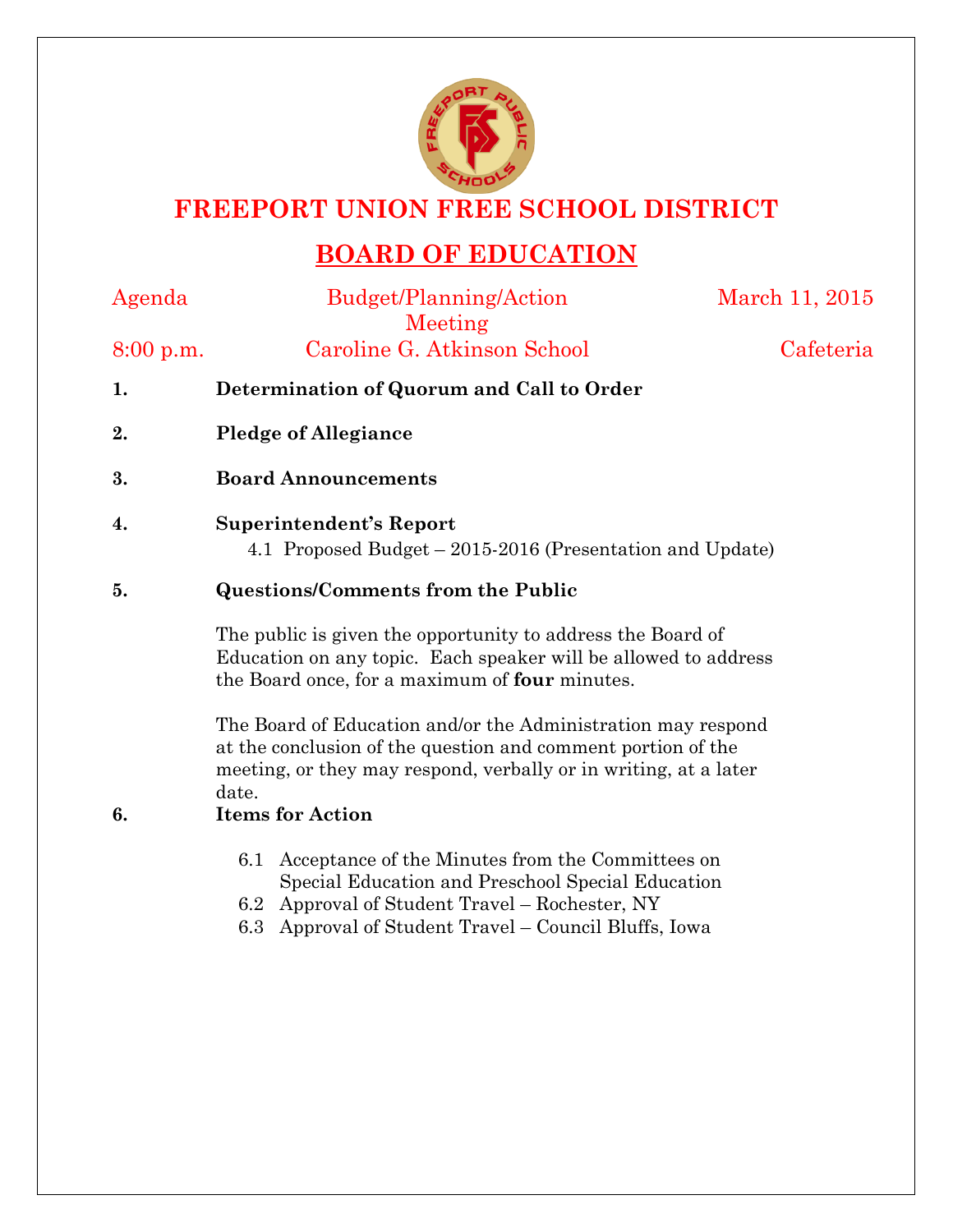- **7. Review of the tentative Agenda for March 25, 2015, Board of Education Action Meeting.**
- **8. Board Comments**
- **9. Superintendent's Comments**
- **10. Adjournment**
- **11. Next Meeting**

The next meeting of the Board of Education will be held on March 25, 2015, at Freeport High School.

All meetings begin at 7:30 p.m. unless otherwise noted.

Register to vote: Monday through Friday between 8:30 a.m. and 3:30 p.m. at the Administration Building, 235 N. Ocean Avenue.

**Visit our website at www.freeportschools.org**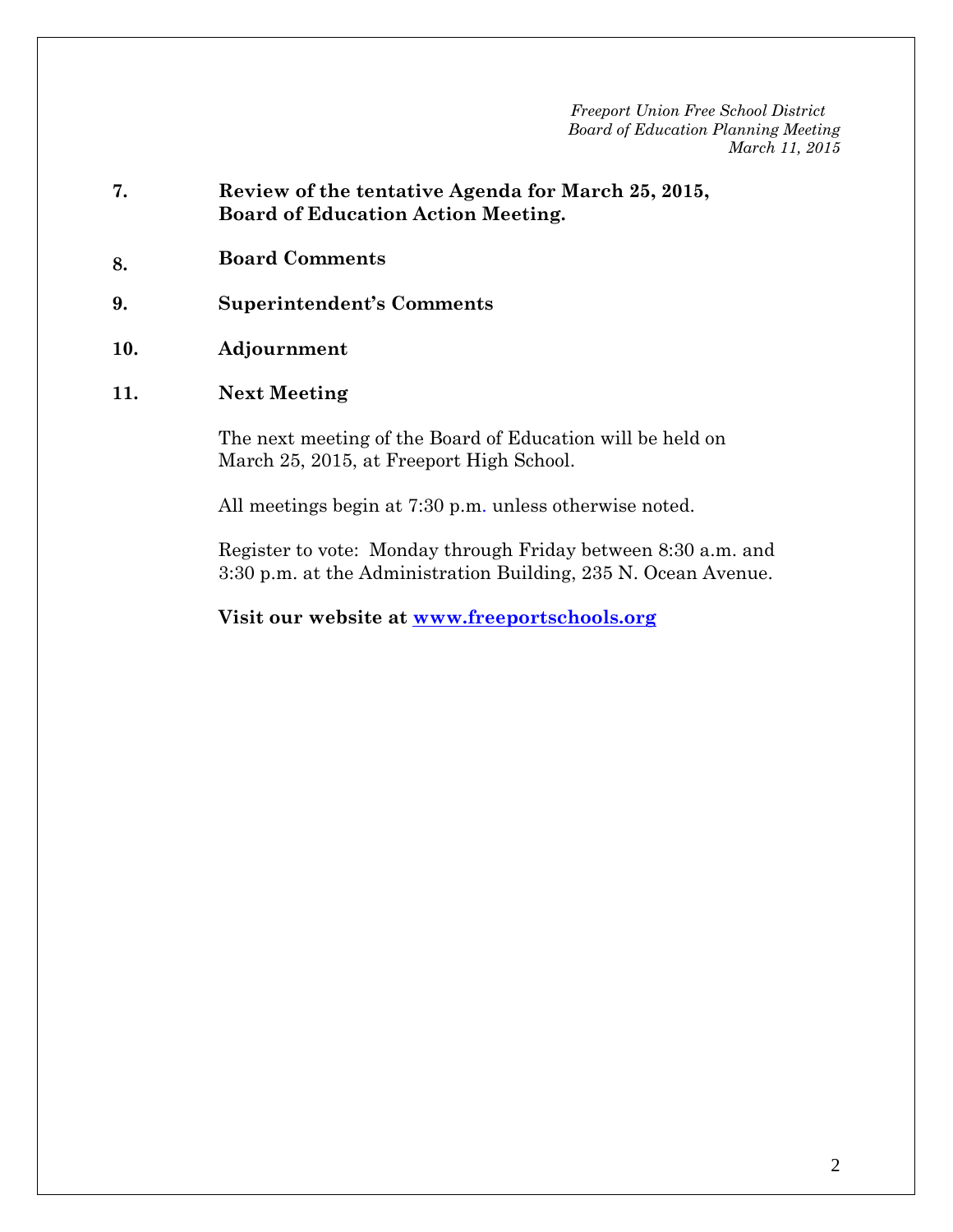**6.1** 

#### **Education**

#### **CSE/CPSE Minutes**

**BE IT RESOLVED,** that the Board of Education of the Freeport Union Free School District hereby accepts the minutes of the meetings of the Committees on Special Education and Preschool Special Education for the following dates:

December 12, 15, 18, 2014

January 7, 8, 12, 14, 16, 20, 21, 22, 23, 26, 27, 28, 29, 30, 2015

February 3, 4, 5, 9, 10, 11, 12, 13, 14, 25, 2015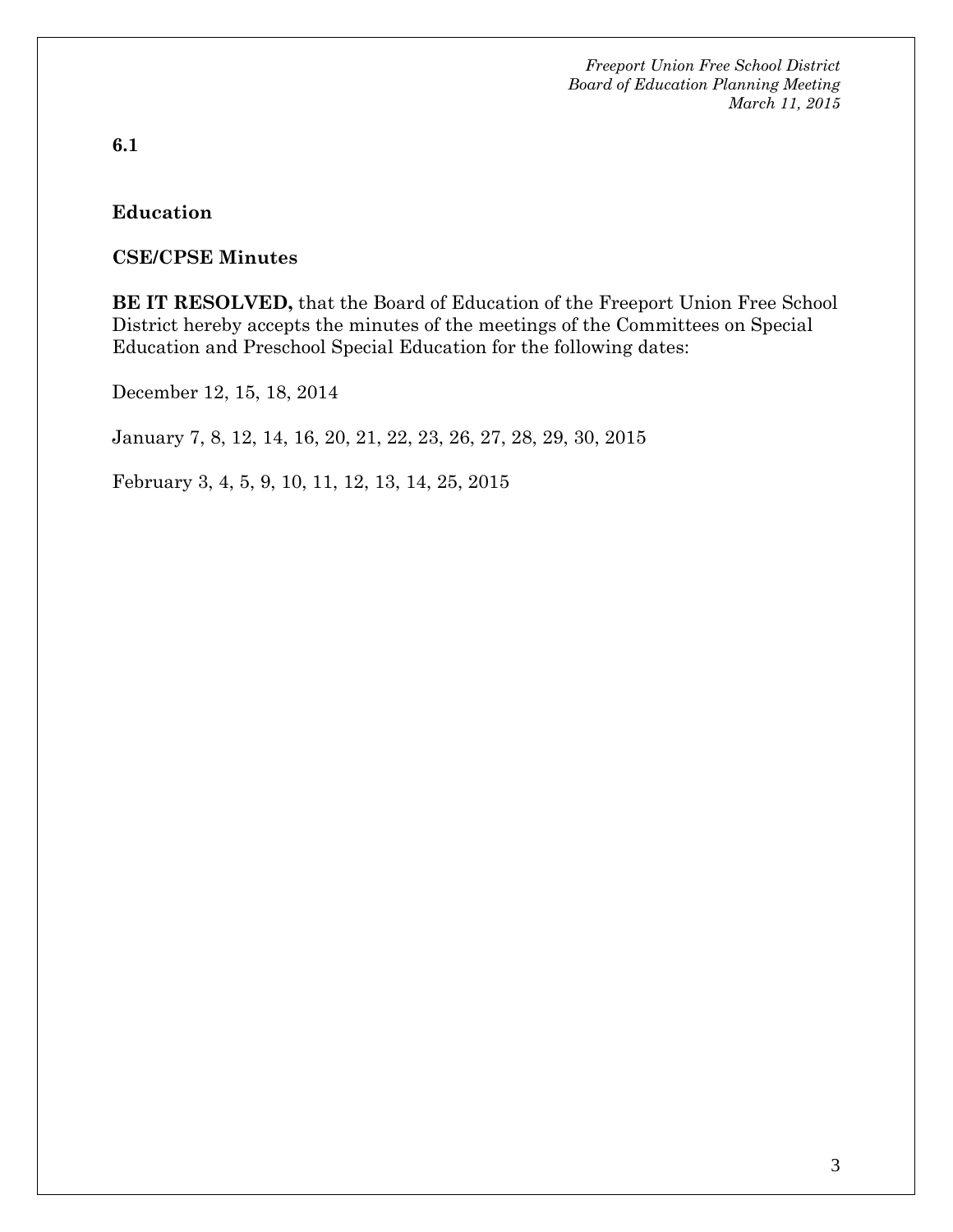**6.2** 

#### **Approval of Student Travel – Rochester, NY**

**BE IT RESOLVED** that the Board of Education of the Freeport Union Free School District hereby authorizes Freeport High School to conduct a field trip for the DECA Club to travel to Rochester, NY, scheduled for March 3rd through March 6th 2015 for the purpose of competing in the in the New York State DECA competition.

**BE IT FURTHER RESOLVED** that said authorization is subject to availability of chaperones and to Freeport High School's compliance with all insurance, health, safety, and financial guidelines as indicated in the Administrative Procedure for overnight, off-Long Island, field trips.